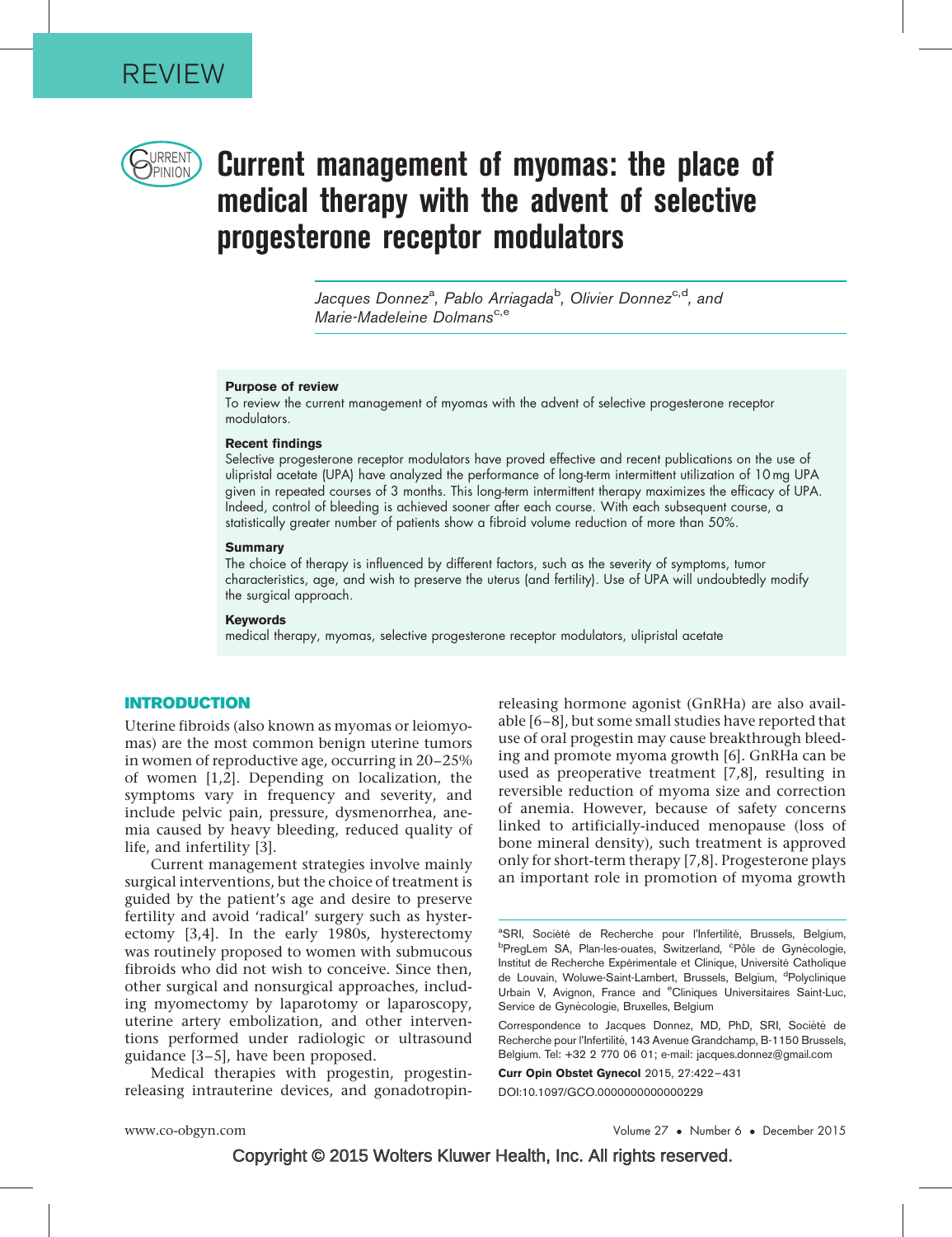# KEY POINTS

- UPA has proved to be the most effective medical treatment for fibroids.
- UPA can be used either as a preoperative adjunct to surgery or as medical therapy to avoid surgery.
- UPA treatment serves to control bleeding, thereby alleviating pain and anemia symptoms and consequently improving quality of life.
- Long-term intermittent treatment maximizes the efficacy of UPA.

[\[9,10\].](#page-8-0) Modulating the progesterone pathway represents one of the possibilities of medical therapy, opening the way to use of selective progesterone receptor modulators (SPRMs) [\[10\]](#page-8-0). In 2012, two prospective randomized studies concluded that treatment with ulipristal acetate (UPA) for 13 weeks effectively controlled excessive bleeding because of uterine fibroids and reduced their size [\[11,12\]](#page-8-0). The results of the first study on long-term intermittent (18 months) therapy with 10 mg UPA were published  $[13"$  $[13"$ , demonstrating that this regimen (four courses of 3 months) maximizes the effect of UPA by inducing a very high rate of amenorrhea and reducing fibroid size. These findings were confirmed very recently and further showed that 5 mg UPA is as effective as 10 mg UPA for management of the symptoms of uterine fibroids  $[14$ <sup> $\text{m}$ </sup>[\].](#page-8-0)

Our review presents new algorithms of myoma management in 2015, taking into account recent developments in long-term intermittent therapy with SPRMs  $[13"$  $[13"$ ,  $14"$ [\].](#page-8-0)

## MODE OF ACTION

## Selective progesterone receptor modulators and the progesterone receptor

The effects of progesterone on target tissues are mediated by the progesterone receptor, which belongs to the nuclear receptor family. Progesterone receptors are known to be upregulated in uterine fibroids compared with adjacent myometrium at the mRNA and protein levels  $[14$ <sup> $H$ </sup>[\].](#page-8-0) Very recently, PR-B mRNA and PR-A and PR-B proteins were found to be more concentrated [\[15](#page-8-0)"[\]](#page-8-0) and more abundant in fibroids than in adjacent myometrium.

SPRMs are synthetic compounds that compete at the progesterone receptor binding site, displaying either agonist or antagonist activity on progesterone receptors. When bound, this also results in dimerization and binding to the progesterone response element sequence, but induces an intermediate conformation, allowing the receptors to interact with coactivators and/or corepressors [\[16,17\].](#page-8-0)

Whether a SPRM acts more as an antagonist or agonist depends on its structure and how it alters the progesterone receptor conformation, leading to exposure or inactivation of particular binding domains, which affect the association of corepressors and/or coactivators with the progesterone receptor [\[18\]](#page-8-0). This is impacted by the presence of coregulators in a particular cell type and by the ratio of coactivators and corepressors. The activity of an SPRM varies with tissue type and physiological context (e.g., pregnancy) and may be different from one cell type to another [\[18\]](#page-8-0). The mechanism of action of SPRMs on progesterone receptors is summarized in Fig. 1 [\[19\].](#page-8-0)

## Selective progesterone receptor modulators and their mechanism of action on uterine fibroids: uterine fibroid size reduction

In-vitro studies have demonstrated that progesterone stimulates fibroid cell proliferation, whereas SPRMs, such as asoprisnil, telapristone acetate, and UPA inhibit cell proliferation and induce apoptosis selectively in fibroid cells by downregulating antiapoptotic factors [\[16,17,20\]](#page-8-0) and antifibrotic activity [\[21\],](#page-9-0) and reducing or blocking growth factor expression [\[22,23\].](#page-9-0)

Other mechanisms of action of SPRMs may contribute to their efficacy in decreasing the size of uterine fibroids and reducing associated heavy blood loss, such as a direct effect on uterine blood vessels, which has been evidenced in vivo with asoprisnil and mifepristone [\[24,25\]](#page-9-0).

In a recent publication, Courtoy et al. [\[26\]](#page-9-0) reported findings of cellular and tissue analysis of UPA-treated myomas and compared them with untreated myomas, evaluating proliferation, apoptosis, extracellular matrix (ECM) components, and matrix metalloproteinase-2 (MMP-2) expression. The authors demonstrated multifactorial and successive events involving maintenance of a low proliferation rate, transitory stimulation of cell death that is not caspase-3 dependent, and a dramatic reduction in the ECM, essentially after long-term treatment, which may be partially explained by increased MMP-2 expression. This suggests direct regulation of MMP-2 expression by UPA in myomas and it also identified MMP-2 as an important player in ECM resorption in myomas to reduce their volume.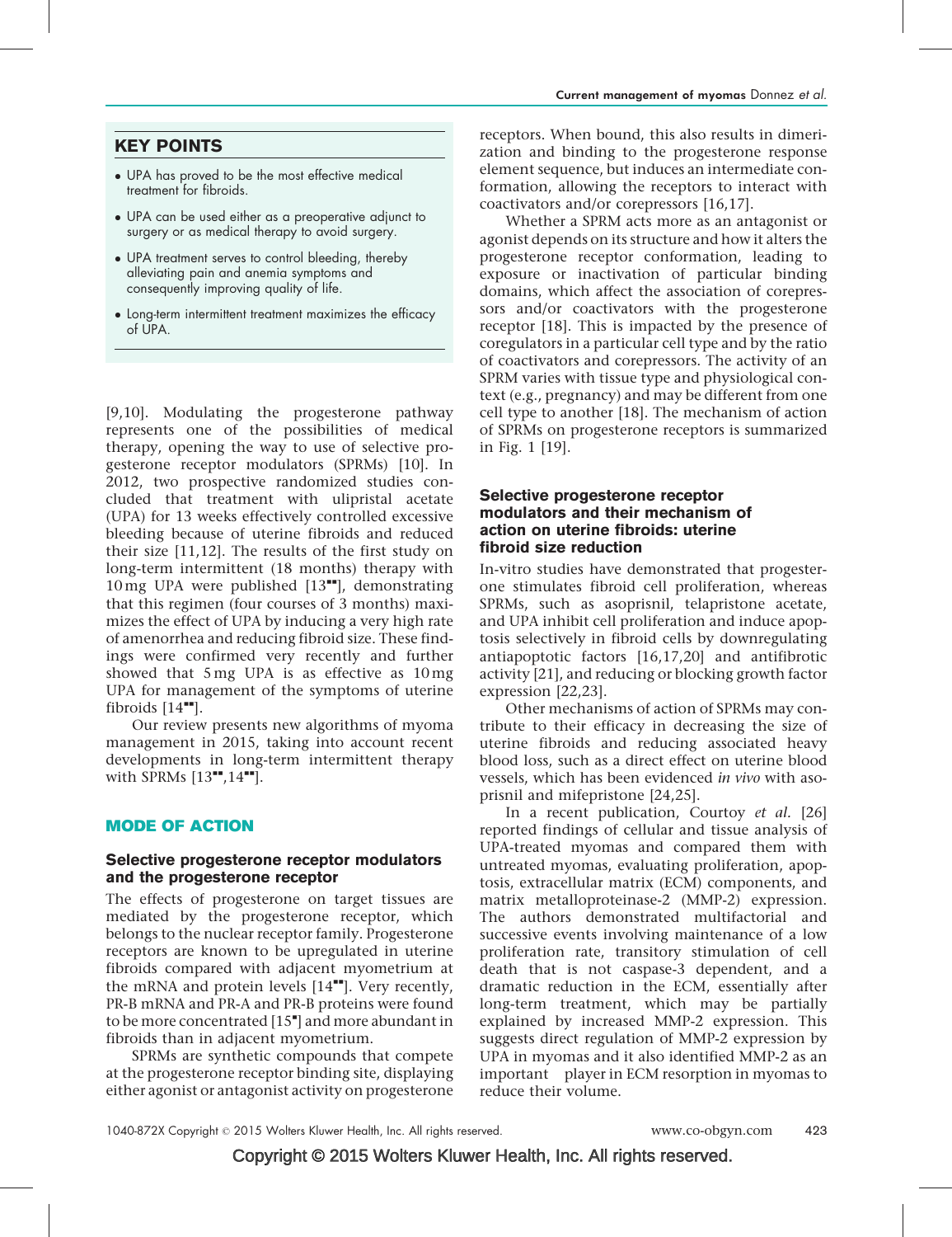

FIGURE 1. Activation of the progesterone receptor by progesterone and SPRMs. Binding of SPRM to progesterone receptor; SPRMs may act as agonists at the progesterone receptor, which will activate the transcription comparably to progesterone. In case of an antagonistic action, the SPRM competes with agonists for binding at the progesterone receptor and induces a conformational change, which allows a more potent recruitment of corepressors. The precise conformational change induced at the progesterone receptor, and consequently the balance of interaction with coactivators and corepressors depends upon the identity of the individual SPRM. In addition, the activity of each SPRM varies with tissue type and is influenced by the ratio of coactivators and corepressors in each cellular environment. SPRM, selective progesterone receptor modulator.

# Selective progesterone receptor modulators and control of uterine bleeding and ovulation

It should be stressed that the interest of SPRM treatment for uterine fibroids is not only related to its ability to decrease fibroid size, but even more importantly to its impressive capacity to reduce uterine bleeding and control ovulation and the menstrual cycle. A high rate of bleeding control is reported with all SPRMs, with frequent occurrence of amenorrhea and this amenorrhea has been suggested to be because of a direct effect on the endometrium [\[27\],](#page-9-0) and also partly related to anovulation [\[28\].](#page-9-0)

However, the exact mechanism of action by which daily SPRM administration inhibits ovulation and leads to amenorrhea is not yet entirely clear [\[29\].](#page-9-0) Single-dose SPRM treatment in the follicular phase or around the luteinizing hormone peak can delay ovulation and follicular maturation, as demonstrated with UPA and mifepristone [\[30,31\].](#page-9-0) Chronic low-dose SPRM treatment (5 or 10 mg UPA) results in anovulation and amenorrhea in most women, without reducing endogenous estrogen secretion [\[11,12,13](#page-8-0)<sup>\*\*</sup>[,14](#page-8-0)<sup>\*\*</sup>[,28\]](#page-8-0).

## Selective progesterone receptor modulators and the endometrium

SPRMs have a very specific effect on the endometrium. Now described as PRM-associated endometrial changes (PAECs) [\[32,33\]](#page-9-0), these changes were originally interpreted as simple endometrial hyperplasia, as the architecture of PAECs has similarities to simple endometrial hyperplasia and these new features could not be categorized in existing classification systems.

The appearance of cystically dilated glands was a frequent architectural finding after SPRM exposure. In its simplest form, scattered cysts were only moderately dilated, comparable to a disordered proliferative endometrium, as observed in case of unopposed estrogen in anovulation. Instead of a proliferative lining, which can be seen with hyperplasia, the glands were only weakly mitotic or sometimes secretory. Endometrial appearance appeared to differ according to agent, applied dose, and administration schedule. A panel of pathologists concluded that the endometrium could neither be classified as proliferative nor secretory, hence termed these findings PAECs [\[32\].](#page-9-0) Regarded as a benign condition, PAECs are characterized by an inactive and weakly proliferating epithelium, associated with asymmetry of stromal and epithelial growth resulting in prominent cystically dilated glands with mixed estrogen (mitotic) and progesterone (secretory) epithelial effects. Cystic dilatation of endometrial glands and an irregular architecture lined with inactive gland cells and a compact, nondecidualized stroma are now recognized as common PAEC features and do not occur in physiological states [\[17,33\]](#page-8-0).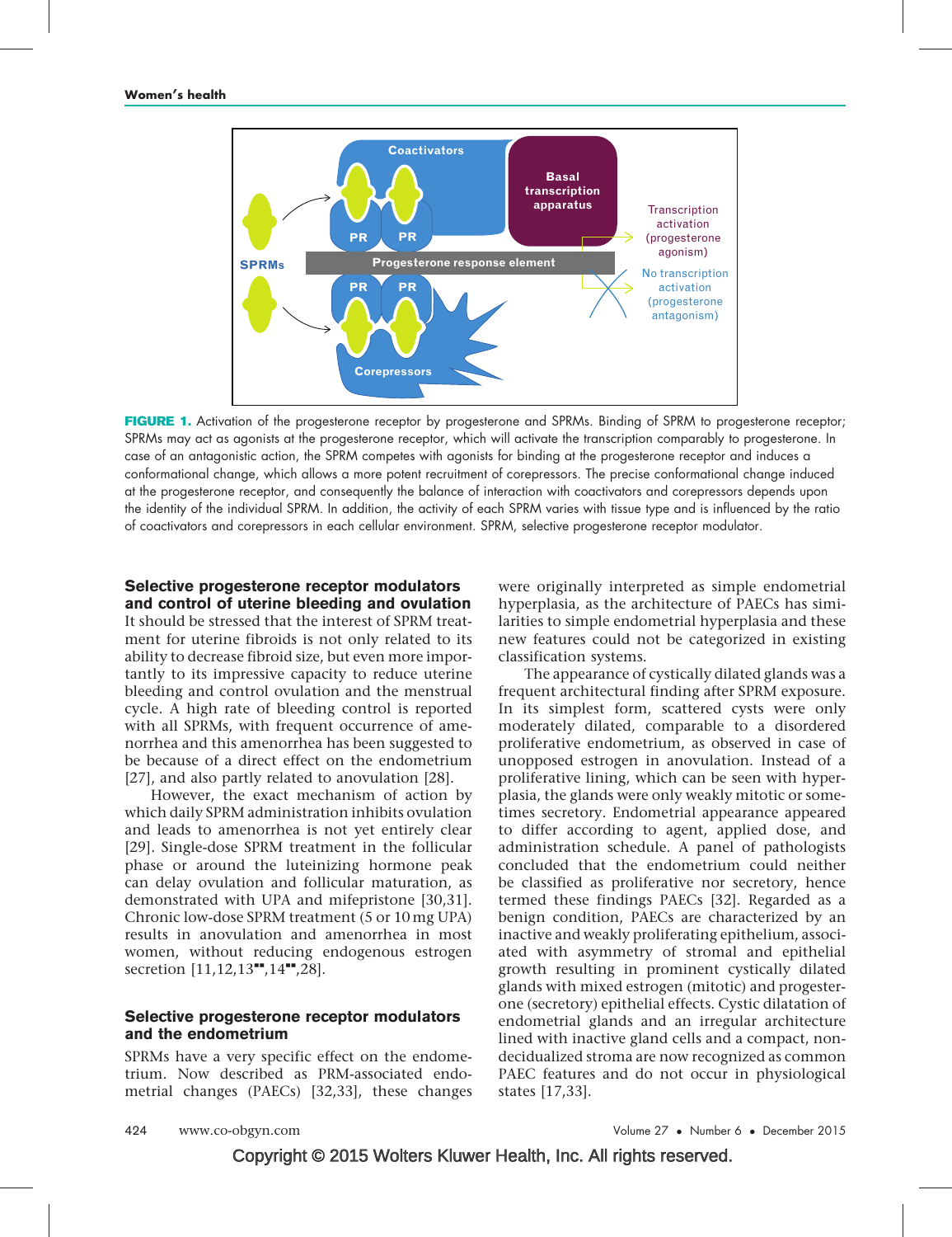# Therapeutic potential of selective progesterone receptor modulators

Because of their pharmacological properties, SPRMs have mainly been tested for indications associated with the role of progesterone, principally gynecological and oncological indications. Only a few SPRMs have been investigated [\[34–38\]](#page-9-0) or are under development specifically for uterine fibroids.

UPA is the only molecule that has received marketing authorization for 3-month preoperative treatment of uterine fibroids. Three other SPRMs have also been tested for this indication: mifepristone [\[34–36\]](#page-9-0), asoprisnil [\[37\],](#page-9-0) and telapristone acetate [\[38\].](#page-9-0) All these SPRMs have consistently been shown to decrease fibroid and/or uterine volume and significantly reduce uterine bleeding and even induce amenorrhea.

## USE OF ULIPRISTAL ACETATE FOR PREOPERATIVE MANAGEMENT OF UTERINE FIBROIDS: RESULTS FROM PEARL I AND PEARL II CLINICAL TRIALS

Treatment approaches to uterine fibroids have historically involved surgical removal of the fibroids or uterus. Less invasive endoscopic methods became the gold standard of myoma removal in the early 2000s, giving surgeons the choice of hysteroscopic or laparoscopic myomectomy (for review, see  $[39$ <sup> $\blacksquare$ </sup>).

However, there remained a need for alternatives to surgical intervention, particularly when fertility preservation was the goal, and for treatment that could produce significant and sustained efficacy, without effects of estrogen depletion, like hot flushes and bone loss, associated with GnRHa therapy.

Publication of the pivotal PEARL (PGL4001 Efficacy Assessment in Reduction of symptoms because of uterine Leiomyomata) I and PEARL II trials in 2012 [\[11,12\]](#page-8-0) coincided with obtaining European approval for 5 mg UPA to be used for 3-month preoperative treatment of women with uterine fibroids.

PEARL I [\[11\]](#page-8-0) was a randomized, double-blind, and placebo-controlled trial evaluating 3-month treatment with UPA tablets (5 or 10 mg daily) in women with symptomatic fibroids, excessive uterine bleeding and anemia. By 13 weeks, uterine bleeding was under control in 91% of women receiving 5 mg UPA, 92% of those receiving 10 mg UPA, but only 19% of those receiving a placebo. More patients achieved correction of anemia (hemoglobin  $>12$  g/dl) by the end of the 3-month treatment period with UPA than with a placebo (85–89% vs. 77%, respectively). This effect is of high clinical relevance, given that it has been well documented that preoperative anemia, even to a mild degree, is associated with an increased risk of morbidity and mortality in patients undergoing surgery [\[40\].](#page-9-0)

In a similar setting, PEARL II [\[12\]](#page-8-0) compared 5 and 10 mg UPA tablets with the existing standard medical treatment with GnRHa (3.75 mg leuprolide acetate depot injection once monthly).

The key findings of this study demonstrated that uterine bleeding was controlled in 90% of patients receiving 5 mg UPA, 98% of those receiving 10 mg UPA, and 89% of those receiving leuprolide acetate. Median times to controlled bleeding were 5 to 7 days for patients receiving UPA (5 and 10 mg, respectively), and 21 days for those receiving leuprolide acetate. In both UPA groups, plasma estradiol levels were maintained in the mid-follicular range, whereas patients in the leuprolide group on average showed a significant reduction to postmenopausal levels.

Follow-up in a subgroup of women who did not undergo surgery after the 3-month study period showed that UPA had a sustained effect (up to 6 months) after the end of treatment. By contrast, GnRHa-treated women experienced rapid regrowth of fibroids, reaching almost pretherapy dimensions by 6 months posttreatment. Key efficacy results from the PEARL I and II trials are summarized in Fig. 2 [\[11,12\]](#page-8-0).

## LONG-TERM MEDICAL MANAGEMENT OF UTERINE FIBROIDS: RESULTS OF PEARL III AND PEARL IV CLINICAL TRIALS

Thanks to the sustained effect observed in PEARL I and II, additional intermittent courses of 12-week UPA treatment with off-treatment intervals are a potential option for the long-term medical management of fibroids.

The PEARL III study  $[13"']$  $[13"']$  $[13"']$  was designed to evaluate the efficacy and safety of long-term intermittent open-label 3-month courses of 10 mg/day UPA for the treatment of symptomatic uterine myomas, each course followed by randomized, double-blind treatment with norethisterone acetate (NETA) or a placebo to explore any effect on the reversibility of PAECs or timing and magnitude of the next off-treatment menstruation.

After the first UPA course, amenorrhea occurred in 79% of women. Amenorrhea rates were respectively 89, 88, and 90% in women who received two, three, and four treatment courses. Median time to amenorrhea was 3.5 days from the start of treatment.

Median fibroid volume reduction from the baseline was 49.9, 63.2, 67.0, and 72.1% after one, two,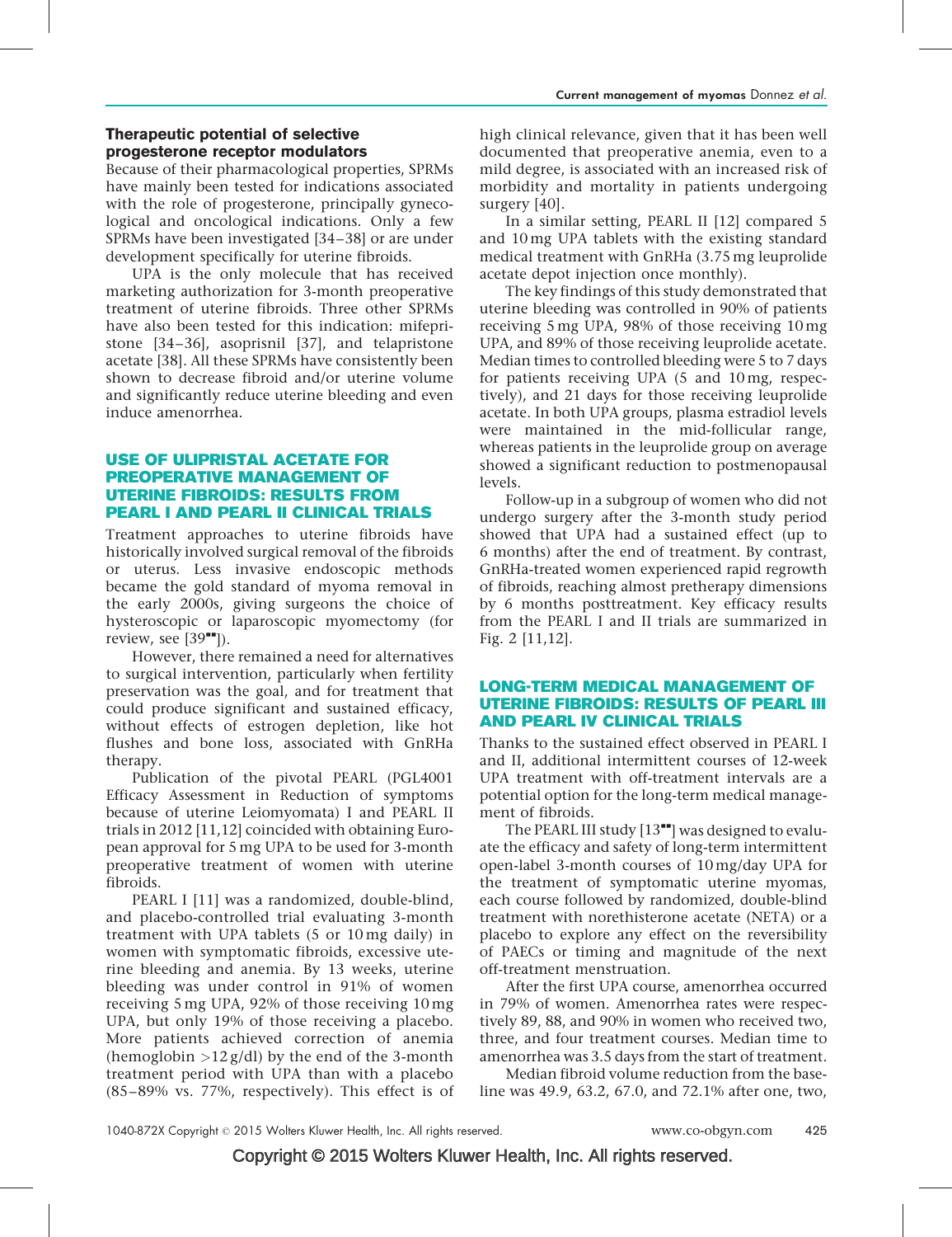

FIGURE 2. Effects of ulipristal acetate in bleeding control, fibroid volume reduction, and correction of anemia.

three, and four treatment courses, respectively  $(Fig. 3, [13<sup>'''</sup>]).$  $(Fig. 3, [13<sup>'''</sup>]).$  $(Fig. 3, [13<sup>'''</sup>]).$  $(Fig. 3, [13<sup>'''</sup>]).$  $(Fig. 3, [13<sup>'''</sup>]).$ 

All endometrial biopsies showed benign histology without hyperplasia. NETA did not affect fibroid volume or endometrial histology, including PAECs. A 10-day course of progestin, administered immediately after each UPA treatment course, was associated with a significantly reduced and earlier occurrence of menstrual bleeding during off-treatment periods (Fig. 4,  $[13$ <sup> $\bullet$  $\bullet$ </sup>[\]](#page-8-0)). However, these findings are probably insufficient to suggest that progestins should be routinely used in conjunction with UPA treatment, unless there is a need to control the timing or amount of menstrual bleeding, for example, before a planned invasive procedure.

In conclusion, the results of PEARL III and its extension study indicate that administration of more than one course of UPA maximizes the potential benefits of treatment in terms of bleeding control and fibroid volume reduction, whereas the association of NETA is of limited clinical benefit.

The last clinical trial, PEARL IV  $[14$ <sup> $-$ </sup>, investigated the efficacy and safety of repeated 12-week courses of 5 or 10 mg UPA daily for intermittent treatment of symptomatic uterine fibroids. This double-blind, randomized study, including 451 patients with symptomatic uterine fibroids and heavy bleeding treated with repeated courses of 12 weeks each, showed that in the 5 and 10 mg treatment groups, respectively 62 and 73% of patients achieved amenorrhea with both treatment protocols. The proportion of patients achieving controlled bleeding was indeed >80% in both cases. After the second treatment course, the median reduction in fibroid volume from the baseline was 54 and 58% in patients receiving 5 and 10 mg UPA, respectively. Pain and quality of life improved in both groups.

With respect to primary end points, results with 10 mg UPA were consistent between the two studies, demonstrating amenorrhea rates  $\geq$ 70%, comparable to those obtained with  $5 \text{ mg}$   $[13"$  $[13"$ ,  $14"$ [\]](#page-8-0).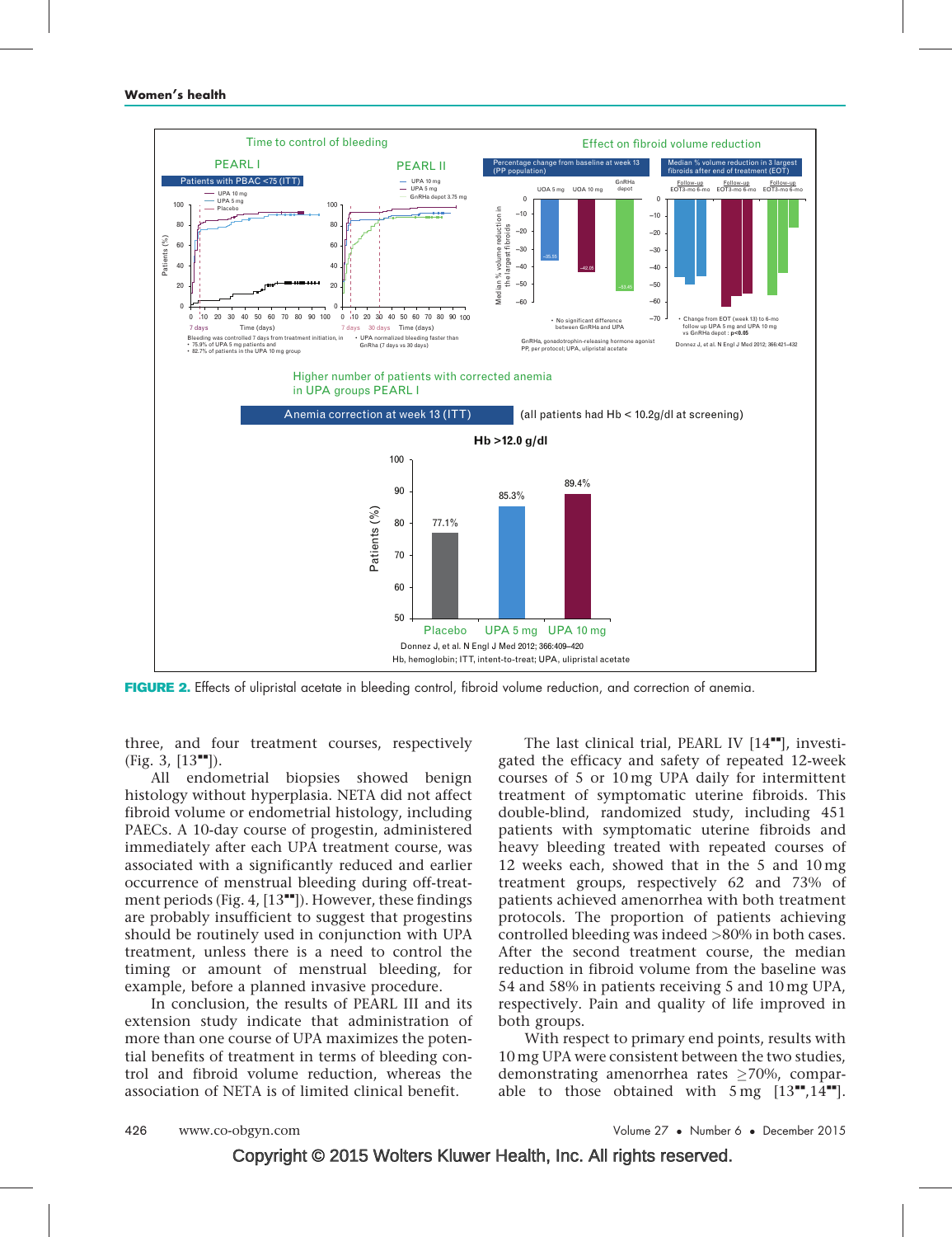

FIGURE 3. Fibroid volume reduction from PEARL III trial.

Resumption of menstruation after each course occurred after a similar interval in the two studies  $[13"$  $[13"$ [,14](#page-8-0)"[\].](#page-8-0)

A first series of pregnancies after UPA treatment was recently reported. Twenty-one women wanted to conceive, and 15 patients (71%) succeeded, totaling 18 pregnancies, which resulted in 12 births of 13 healthy babies and six early miscarriages. Of these 15 patients, two had no surgery and conceived spontaneously  $[41$ <sup> $\text{--}$ </sup>[\]](#page-9-0).

## **CONCLUSION**

Because SPRMs are now available and have proved effective, it is time to focus on a very important question: what is the remaining role of surgery with the advent of these drugs?

If surgery remains indicated, do these drugs enable less invasive surgery? Indeed, the real question is whether SPRMs (UPA) allow less invasive surgery or complete avoidance of surgery.

Two publications analyzed the efficacy of longterm intermittent use of 10 mg UPA given in repeated courses of 3 months, each course of treatment separated by two menstrual cycles (approximately 2 months)  $[13^{\bullet\bullet}, 14^{\bullet\bullet}]$  $[13^{\bullet\bullet}, 14^{\bullet\bullet}]$ . Such long-term intermittent therapy maximizes the efficacy of UPA. Indeed, control of bleeding is achieved sooner after each course, and the time to amenorrhea is shorter. With each subsequent course, a significantly greater number of patients showed a fibroid volume reduction of more than 50%. As a myoma is more or less a sphere (volume:  $\frac{4}{3}\pi r^3$ ), a 30% reduction in diameter equates to an approximate 65% reduction in volume (Figs 2–4).

So the question remains open: will intermittent use of UPA change the approach to the management of uterine fibroids? To answer this question, it is important to consider the factors influencing the choice of therapy, such as the severity of symptoms (pain, bleeding), infertility related to myomas, tumor characteristics (volume, localization), age, wish to preserve the uterus, and wish to preserve fertility (Figs 5 and 6,  $[39$ <sup> $H$ </sup>[\]\)](#page-9-0). Based on these factors, three new treatment algorithms can be proposed:

(1) Women  $\langle 40 \rangle$  years of age presenting with symptomatic myomas distorting the uterine cavity and infertility (Fig. 5,  $[39$ <sup> $\text{m}$ </sup>).

If type 0 myomas (International Federation of Gynecology and Obstetrics classification) are present, cutting the pedicle by hysteroscopy is indicated and no preoperative treatment is required [\[39](#page-9-0) $\text{I}$ [\]](#page-9-0). For type 1 myomas (<3 cm), two options exist: either hysteroscopic myomectomy or UPA treatment in one or two courses of 3 months, followed by hysteroscopic myomectomy in case of inadequate response. In the majority of cases, hysteroscopic myomectomy for type 1 myomas is relatively easy to perform.

If (as is often the case) myomas are of type 1 but larger than 3 cm, or of type 2, UPA may be given in one or two courses of 3 months. Type 1 and 2 myomas often respond to this preoperative therapy and regress in size. Also, this reduction allows a hysteroscopic approach that can be planned after the first menstrual bleed induced by NETA (10 mg/ 10 days), administered immediately after UPA treatment  $[39$ <sup> $\text{m}$ </sup>. It should be pointed out that in some cases (if myomas regress so much that they no longer distort the uterine cavity), surgery may not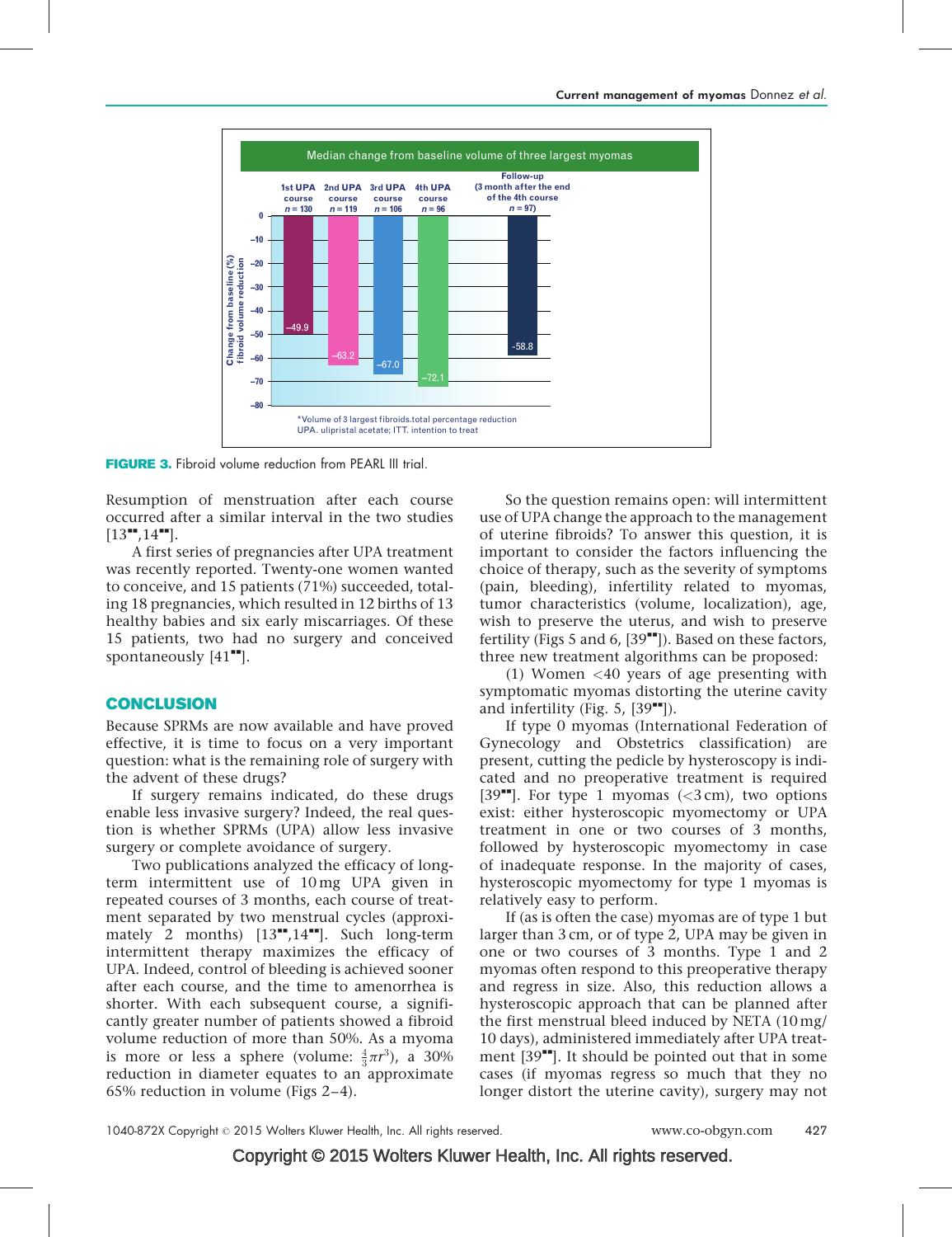

FIGURE 4. Effects of norethisterone acetate and placebo on intensity and time to menstruation after ulipristal acetate. PEARL III trial.



a After 40 years of age, any discussion about medical or surgical therapy should take into account the ovarian reserve and possible delay due to medical therapy

b<br>Depending on the size

FIGURE 5. Women <40 years presenting with symptomatic myomas distorting the uterine cavity and infertility.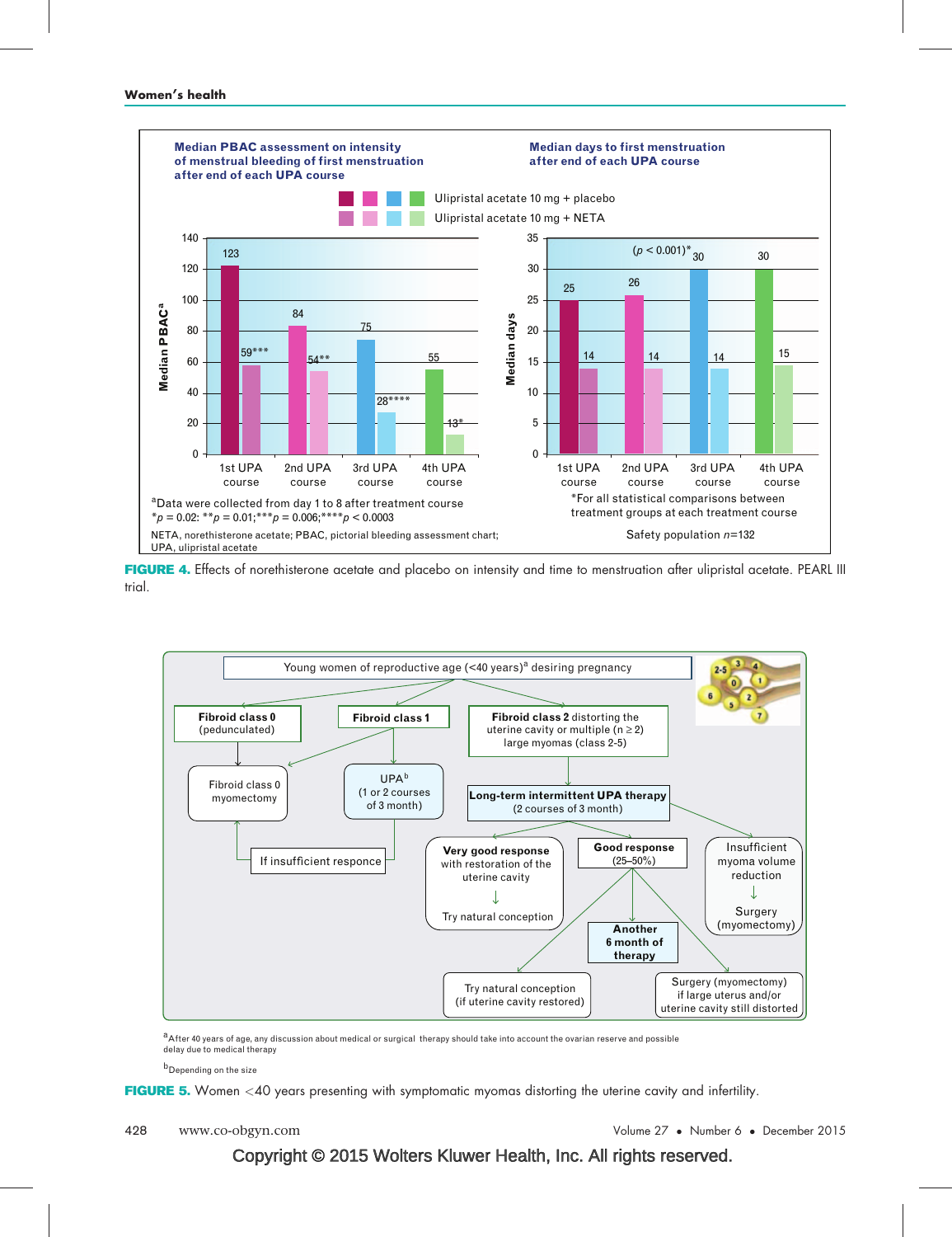

**b** Depending on wish to preserve fertility

FIGURE 6. Premenopausal women presenting with symptomatic myomas but no desire for pregnancy who wish to keep their uterus.

be required. If the myomas are multiple (two to six) or of different classes (class 2–5), as is frequently observed, UPA can be given in two courses of 3 months.

After these two courses of 3 months, there are four possible outcomes:

- (1) Myoma regression is very significant (>50% decrease in volume). The uterine cavity is no longer distorted, and the patient can try to conceive naturally or undergo assisted reproductive techniques, if indicated.
- (2) Myoma regression is significant (>25% but <50%), but the baseline volume is so great that the indication for surgery remains. In this case, UPA may allow surgery to be performed by a laparoscopic approach once the hemoglobin level is normalized, avoiding laparotomy.
- (3) Myoma regression is moderate (>25% but <50%), but the uterine cavity remains distorted. In this instance, two options should be discussed with the patient: either prolong medical therapy for another two courses of 3 months or proceed with surgery.
- (4) Myoma regression is insufficient. Surgical indications should then be followed according to the size and site of myomas and treatment needs.

(a) Premenopausal women presenting with symptomatic myomas but no desire for pregnancy, who wish to keep their uterus (Fig. 6,  $[39$ <sup> $\text{m}$ </sup>[\]](#page-9-0))

If type 0 or type 1 myomas are present, the algorithm in Fig. 5 can be applied. In case of type 2 fibroids distorting the uterine cavity or multiple (R2) large myomas (class 2–5), long-term intermittent therapy may be proposed in the knowledge that the PEARL-III study clearly demonstrated that repeated courses of UPA maximize the effect. If after two courses of 3 months myoma regression  $(50\%)$  is such that the patient is free of symptoms, she can be observed until symptoms recur. Further courses of UPA may then be proposed. No data are so far available to determine the interval before recurrence, but a sustained effect was observed after treatment completion  $[12, 13$ <sup>\*\*</sup>[,14](#page-8-0)<sup>\*\*</sup>[\]](#page-8-0).

This proposed treatment could well prove beneficial in some instances. Indeed, if a young woman of 20 years were to present with multiple myomas and severe bleeding, she could undergo UPA treatment not only to restore hemoglobin levels, but also to avoid surgery. It is well known that myomas frequently recur after myomectomy (25% after 3 years), especially in young patients with a genetic predisposition, such as the African population. By treating these women medically, repeated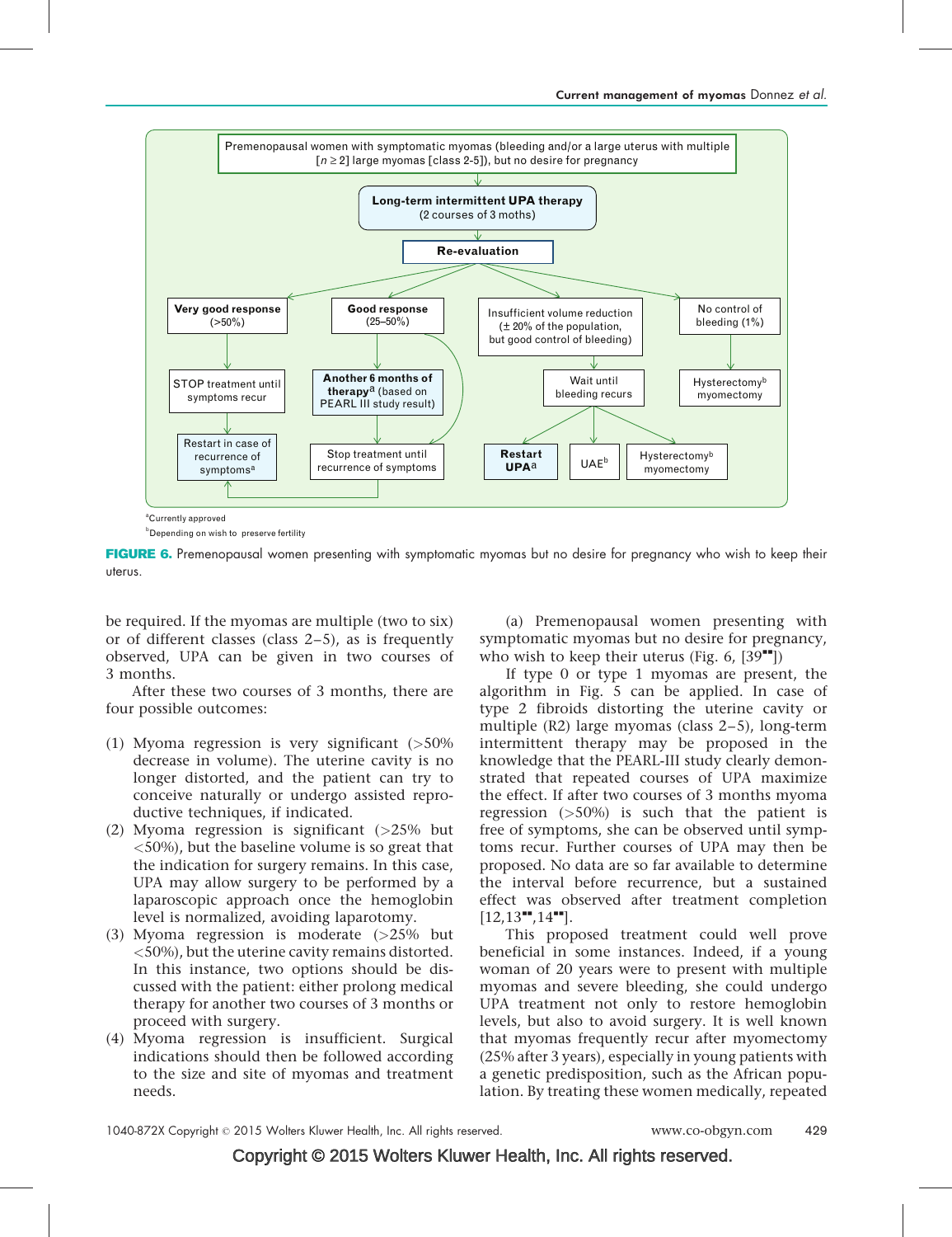<span id="page-8-0"></span>surgery responsible for pelvic adhesions and subsequent infertility, as well as the risk of uterine rupture during pregnancy, may be avoided.

We are not suggesting that UPA will eradicate all indications for myomectomy, but it does mean that surgery can be avoided in case of a very good response, or at least be postponed until the patient wishes to become pregnant (Fig. 6). In case of insufficient fibroid volume reduction or persistent bleeding, surgery (myomectomy) is indicated.

(3) Women >40 years presenting with symptomatic myomas (Fig. 6).

In premenopausal women with symptomatic myomas, long-term intermittent therapy may be proposed.

In case of a moderate response  $(>25$  but  $< 50\%$ reduction), another two UPA courses can be given based on the results of the PEARL-III study  $[13"$ , which showed that efficacy can be maximized this way. However, stopping UPA treatment until recurrence of symptoms may be considered another option.

In case of insufficient response in terms of fibroid reduction but good control of bleeding, it may be feasible to wait until bleeding recurs. In this instance, restarting UPA treatment or performing hysterectomy or uterine artery embolization may be three different options. In case of persistent heavy bleeding (1% of the intent-to-treat population), surgery is of course indicated  $[13"$ .

In conclusion, among the latest possible therapeutic options  $[41$ <sup> $\bullet$ </sup>, UPA has proved to be most effective for the medical management of fibroids  $[12,13^{\bullet\bullet},14^{\bullet\bullet},39^{\bullet\bullet}]$  and will undoubtedly serve to modify the surgical approach. Also, this review evaluates the possible place of UPA as a preoperative adjunct to surgery, or as medical therapy to avoid surgery.

Further studies are now needed to confirm these new algorithms and assess the efficacy of UPA in terms of avoiding (or at least delaying) recurrence.

## Acknowledgements

The authors thank Mira Hryniuk for reviewing the English language of the manuscript.

## Financial support and sponsorship

None.

# Conflicts of interest

J.D. has been a member of the Scientific Advisory Board (SAB) of PregLem S.A. since 2007. He held PregLem stocks related to SAB activities that he sold in October 2010 at PregLem's full acquisition by the Gedeon Richter Group. There is no relationship between

stock payment value and future commercial performance of the study drug. The remaining authors have no conflict of interest.

## REFERENCES AND RECOMMENDED READING

Papers of particular interest, published within the annual period of review, have been highlighted as:

- of special interest
- **B** of outstanding interest
- 1. Fernandez H. Uterine fibroids. Rev Prat 2014; 64:540–544.
- 2. Ciavattini A, Di Giuseppe J, Stortoni P, et al. Uterine fibroids: pathogenesis and interactions with endometrium and endomyometrial junction. Obstet Gynecol Int 2013; 2013:173184.
- 3. Donnez J, Jadoul P. What are the implications of myomas on fertility? A need for a debate? Hum Reprod 2002; 17:1424–1430.
- 4. Practice Committee of American Society for Reproductive Medicine in collaboration with Society of Reproductive Surgeons. Myomas and reproductive function. Fertil Steril 2008; 90 (5 Suppl):S125-S130.
- 5. Clark NA, Mumford SL, Segars JH. Reproductive impact of MRI-guided focused ultrasound surgery for fibroids: a systematic review of the evidence. Curr Opin Obstet Gynecol 2014; 26:151–161.
- 6. Sayed GH, Zakherah MS, El-Nashar SA, Shaaban MM. A randomized clinical trial of a levonorgestrel-releasing intrauterine system and a low-dose combined oral contraceptive for fibroid-related menorrhagia. Int J Gynaecol Obstet 2011; 112:126–130.
- 7. Lethaby A, Vollenhoven B, Sowter M. Preoperative GnRH analogue therapy before hysterectomy or myomectomy for uterine fibroids. Cochrane Database Syst Rev 2001; CD000547.
- 8. Tan YH, Lethaby A. Preoperative endometrial thinning agents before endometrial destruction for heavy menstrual bleeding. Cochrane Database Syst Rev 2013; 11:CD010241.
- 9. Nisolle M, Gillerot S, Casanas-Roux F, et al. Immunohistochemical study of the proliferation index, oestrogen receptors and progesterone receptors A and B in leiomyomata and normal myometrium during the menstrual cycle and under gonadotrophin-releasing hormone agonist therapy. Hum Reprod 1999; 14:2844–2850.
- 10. Kim JJ, Sefton EC. The role of progesterone signaling in the pathogenesis of uterine leiomyoma. Mol Cell Endocrinol 2012; 358:223–231.
- 11. PEARL I Study Group. Donnez J, Tatarchuk TF, Bouchard P, et al. Ulipristal acetate versus placebo for fibroid treatment before surgery. N Engl J Med 2012; 366:409–420.
- 12. PEARL II Study Group. Donnez J, Tomaszewski J, Vazquez F, et al. Ulipristal acetate versus leuprolide acetate for uterine fibroids. N Engl J Med 2012; 366:421–432.
- 13. PEARL III and PEARL III Extension Study Group. Donnez J, Vazquez F, && Tomaszewski J, et al. Long-term treatment of uterine fibroids with ulipristal acetate. Fertil Steril 2014; 101:1565–1573.

First study on long-term efficacy, which is maximized by long-term intermittent therapy.

- 14. Donnez J, Hudecek R, Donnez O, et al. Efficacy and safety of repeated ■■ use of ulipristal acetate in uterine fibroids. Fertil Steril 2015; 103:519-527.
- Study reporting the efficacy and safety of UPA (5 mg) use (long-term intermittent).
- 15. Tsigkou A, Reis FM, Lee MH, et al. Increased progesterone receptor expression in uterine leiomyoma: correlation with age, number of leiomyomas, and
- & clinical symptoms. Fertil Steril 2015; 104:170–175.

Study suggesting that progesterone receptor signaling may favor leiomyoma growth while alleviating clinical symptoms.

- 16. Xu Q, Takekida S, Ohara N, et al. Progesterone receptor modulator CDB-2914 down-regulates proliferative cell nuclear antigen and Bcl-2 protein expression and up-regulates caspase-3 and poly(adenosine 5'-diphosphateribose)polymerase expression in cultured human uterine leiomyoma cells. J Clin Endocrinol Metab 2005; 90:953–961.
- 17. Horne FM, Blithe DL. Progesterone receptor modulators and the endometrium: changes and consequences. Hum. Reprod Update 2007; 13:567– 580.
- 18. Bouchard P, Chabbert-Buffet N, Fauser BC. Selective progesterone receptor modulators in reproductive medicine: pharmacology, clinical efficacy and safety. Fertil Steril 2011; 96:1175–1189.
- 19. Bestel E, Donnez J. The potential of selective progesterone receptor modulators for the treatment of uterine fibroids. Expert Rev Endocrinol Metab 2014; 9:79–92.
- 20. Chen W, Ohara N, Wang J, et al. A novel selective progesterone receptor modulator asoprisnil (J867) inhibits proliferation and induces apoptosis in cultured human uterine leiomyoma cells in the absence of comparable effects on myometrial cells. J Clin Endocrinol Metab 2006; 91:1296–1304.